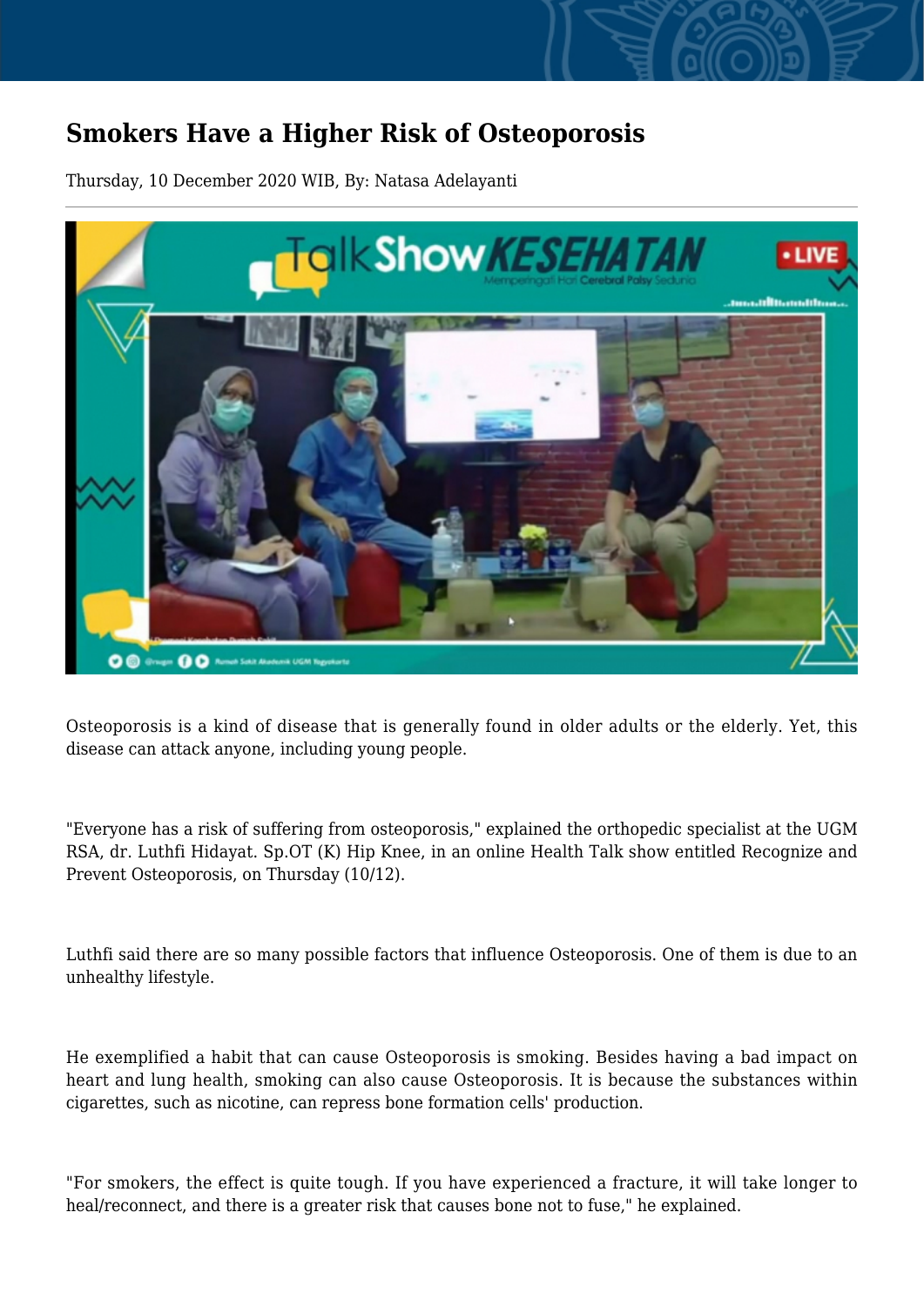Besides, other habits, such as alcohol consumption, can lead to bone health increasing Osteoporosis's risk. The following point is the habit of being lazy in doing exercise or physical activity. Lack of physical activity/exercise can increase the risk of Osteoporosis.

"Exercise is good for strengthening bones, but one thing should be noted that not all physical activity is good for bone density," he said.

In addition to lifestyle, several other factors such as a low calcium diet, family / genetic history, and a thin and small person are also at high risk from the possibility of people suffering Osteoporosis. Then, women are more at risk of suffering from Osteoporosis due to menopause. Furthermore, people with metabolic disorders, diabetes, kidney disorders, and autoimmune diseases are more sensitive to Osteoporosis.

"The prevention is by changing your lifestyle to be healthier and attempting to always be active. If you have already suffered from it, treat it by consuming more calcium," Luthfi explained.

Meanwhile, dr. Guritno Adistyawan, Sp.KFR., as a specialist in physical medicine and medical rehabilitation at UGM RSA, revealed that one could prevent Osteoporosis by exercising because exercise can strengthen bone density.

Gurtino added a good exercise to prevent Osteoporosis is weight-bearing. This type of exercise is a movement against gravity in an upright position, such as brisk walking, jogging, jumping, and others.

"All types of sports they do need to be adjusted with their own conditions," he said.

He also continued that patients with Osteoporosis and the elderly should exercise with minimal burden on the bones. It is because people with Osteoporosis are predisposed to fractures.

He gave an example of some sports that the elderly can do, such as walking, standing, and doing daily activities such as sweeping, carrying groceries, etc. Please avoid sports that provide high pressures, such as jumping, because they can increase fractures' risk.

"With these physical activities, the bones have got a stimulus," he said.